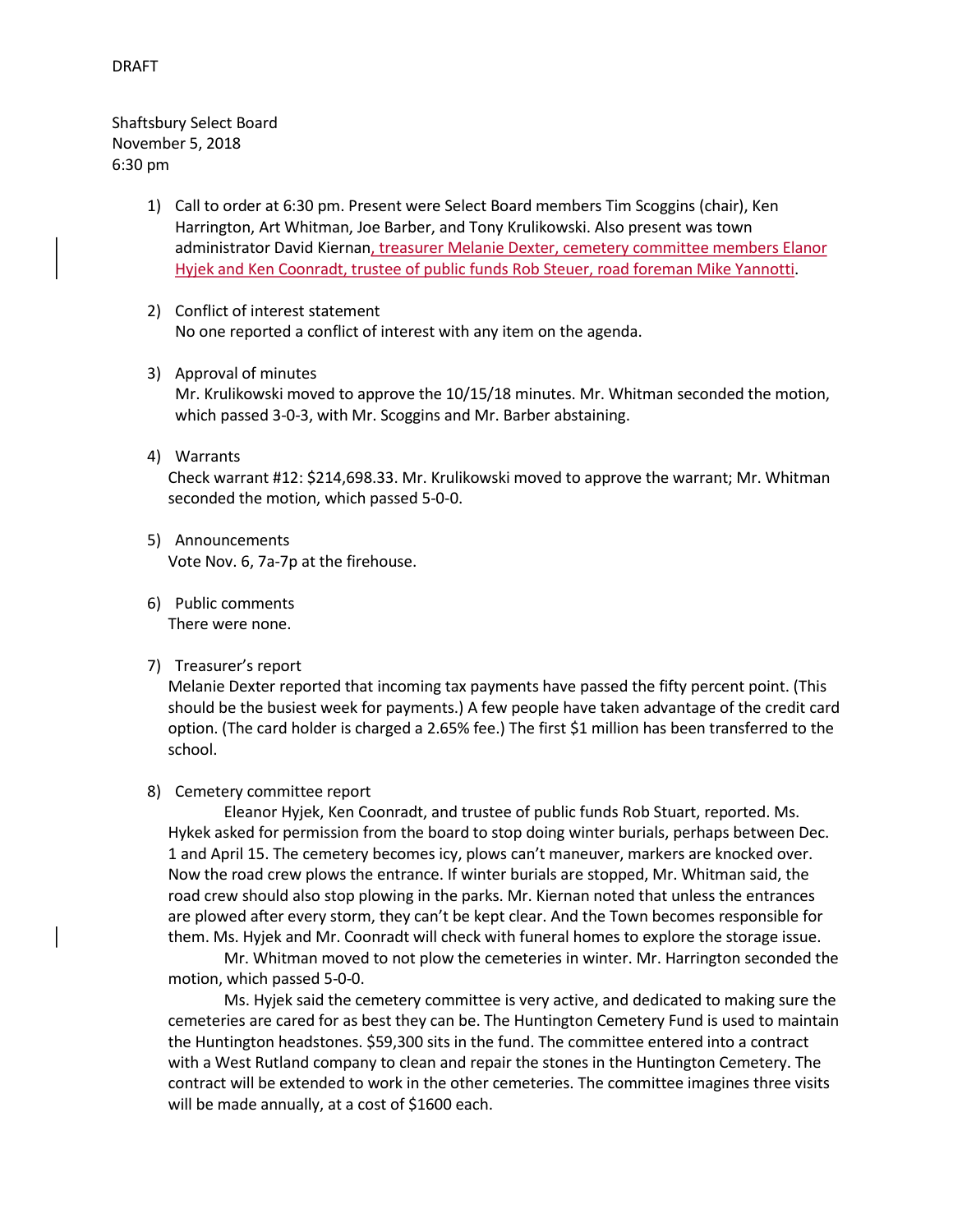The perpetual fund, which contains \$128,000, is a nest egg used to generate income. The income can be spent for maintenance. The income from the cemetery trust fund is used for maintenance and land purchases. The committee would like to schedule three days of maintenance at Maple Hill and Waite Rd. at a cost of \$1600, plus \$800 for Grandview. The committee would like to sand-blast and paint the Village and Center Shaftsbury fences. Bill Hardy has volunteered to paint the fence. Mr. Harrington asked if it wouldn't be cheaper to install a vinyl fence. Mr. Coonradt said the cost to sand blast the Center fence will be \$3235.00. Mr. Kiernan said the contractor will have to ensure that if lead paint is present it will be addressed appropriately.

Ms. Hyjek will put together all the proposed costs for review by the Select Board. Perpetual funds of \$83,000 have been received for Grandview. The trustee doesn't know how to treat those monies. Mr. Coonradt said 53 loads of junk were removed from Grandview, allowing the cemetery to expand.

The Select Board will get a legal opinion regarding whether the fund principals can be spent down. Mr. Coonradt will check with the sand blasting company to ensure they will be complying with lead abatement requirements. An opinion on how to handle Grandview funds will be secured. Mr. Stuart suggested setting a target prinicipal amount. Mr. Coonradt said there about 18 active and ancient cemeteries in town.

### 9) Roads report

Mike Yannotti reported that East Rd. is paved. Shoulder gravel will be laid this week, weather permitting. Springfield Paving's owners are retiring. The crew was out all last weekend cleaning up wind storm damage, and Monday through Wednesday chipping and cleaning up the brush. Wet weather has slowed grading progress. Brush has been cut on Town Line, Bennett Hill, Erhich Rd., White Creek Rd. and Cross Hill Rd. The crew follows behind to clean up brush and larger trees. Some trees will need to be taken down on White Creek Rd. Flaggers will be used to control traffic. Mr. Yanotti hopes to ditch roads that have been mowed. A resident of Cross Hill Rd. asked that some brush be left as it protects homes from dust in the summer. Mr. Yannotti asked him to call him when dust gets bad. The crew has been doing routine maintenance. They hope to blow leaves out of the ditches. Mr. Yannotti said he thinks next year he'll use a different mowing head for brush work.

#### 10) Town garage/transfer station project

Mr. Kiernan said the three 12-inch thick concrete pads at the transfer station are about 2.5 feet short of the length of the standard roll-off container. How to maintain the longevity of the slabs? Jason Dolmetsch presented a possible solution suggested by a structural engineer: an extension with a combined footing or haunch. Mr. Scoggins suggested getting a second opinion from a second structural engineer. Mr. Kiernan said he was going to reach out to the engineer Mr. Dolmetsch used. Mr. Kiernan said the action won't require a change order.

Mr. Harrington moved to accept the solution for the short pads recommended by engineer Steve Sacco pending receipt of a stamped signed memo from Mr. Sacco. Mr. Whitman seconded the motion, which passed 5-0-0.

Mr. Kiernan said the transfer station is open, though some drainage issues have to be addressed. The old station will come down this or next week. January 11 is the projected completion date. The well is in at about 200 feet. The well will be added to the regular groundwater testing schedule.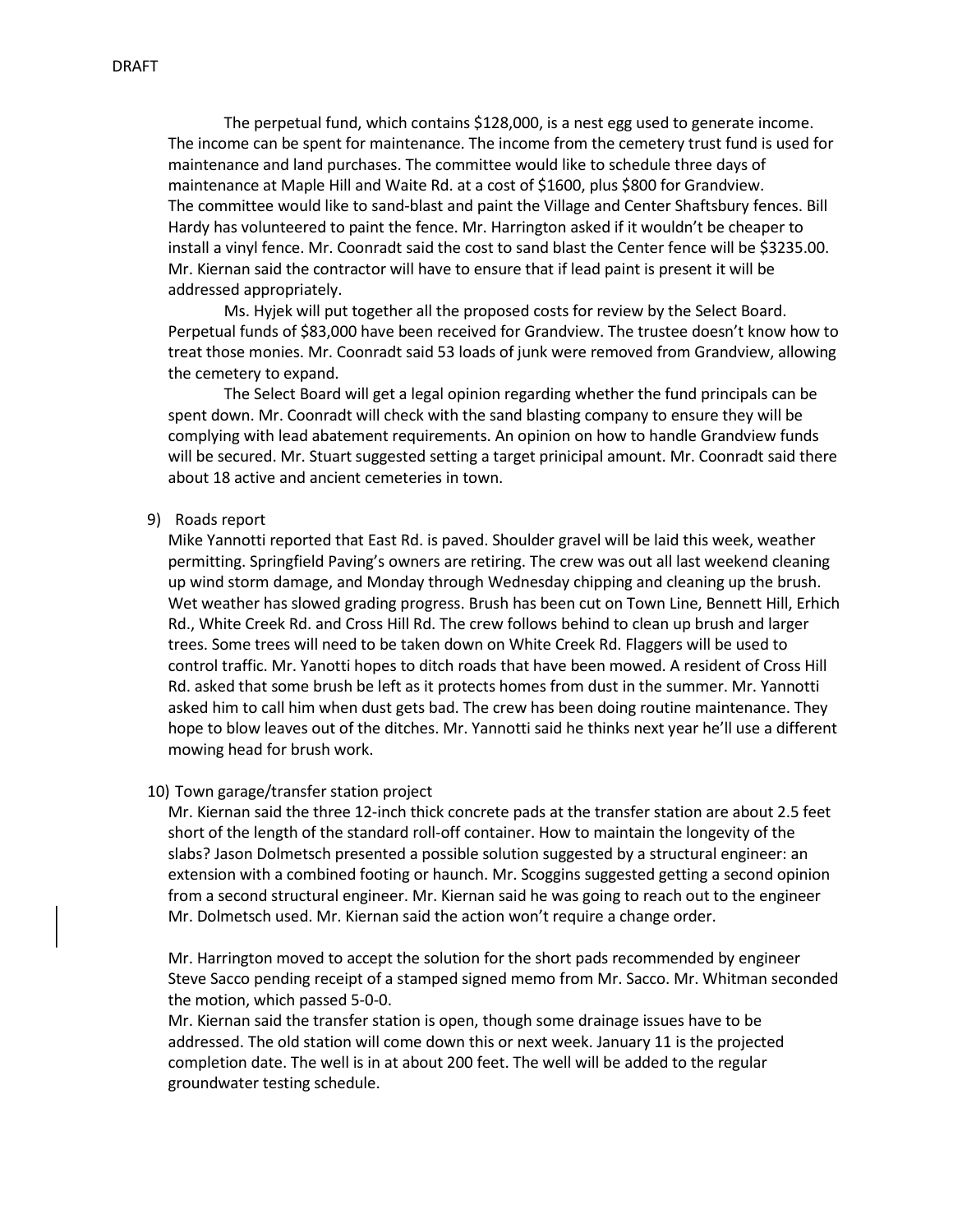11) Revisiting FY 2019 Select Board goals

Short term goals re bylaw changes will be put to vote at Town meeting.

Long term goals included getting water main replacement and capital equipment schedule into revised Town Plan. Mr. Yannotti will write something up regarding the capital equipment schedule. The largest goal was the 50-year gravel road plan: a mile a year of new fabric and gravel at a cost of \$100,000 annually, plus annual maintenance. Mr. Yannotti requests first allowing two years to establish road maintenance that include brush removal, ditching, and crowning instead. The Select Board agreed with this change.

An additional goal is the renovation of Cole Hall. An interior renovation is planned for the turn of the year. Re the outside, goals could include:

- Remove old garage
- Paint wood exterior
- Repair/replace leaky windows. The eastern staircase detracts from the character of the building. To dos could include:
- Remove exterior stairway
- Restore main entrance through veterans' memorial
- Do something about Christmas tree and power line
- Put up town office signs

Mr. Scoggins said our town hall should be a source of pride.

Mr. Whitman suggested we should be cautious about spending too much on a facility that isn't quite right for our needs. Mr. Harrington suggested placing a modular building on the existing concrete slab for the old garage. Mr. Kiernan said we've discussed this for years, that a \$40-50K restoration has been contracted for, and that once those renovations have been made the town's space needs for several years ahead will have been met.

Mr. Scoggins would like to be able to hire an architect to produce a vision for the Cole Hall complex.

# 12) FY 2020 budget

Mr. Kiernan said he'd provide everyone with a draft budget by the end of this week. He will adapt the NMRC spreadsheet to lay out the budget spreadsheet. (It will match the layout of the audit too.) He will invite department heads to present their needs.

# 13) Other business

Mr. Harrington moved to approve a \$2400 contract with CAI GIS. Mr. Krulikowski seconded the motion, which passed 5-0-0.

14) Review of action items

- Water fountain for Howard Park: Mr. Kiernan will continue to try to find one that can fill water bottles for a reasonable price.
- Farm dog issue: Per legal counsel, the town cannot deny a farm dog license. The neighbors will have to pursue legal action.
- Water bill mailed to wrong address: was waivedKiernan will check with McGinnis to make sure we are now sending it to the right address.

Re cemeteries:

- Committee will provide Select Board with their wish list with costs.
- Several legal opinions will be sought re nature of funds.